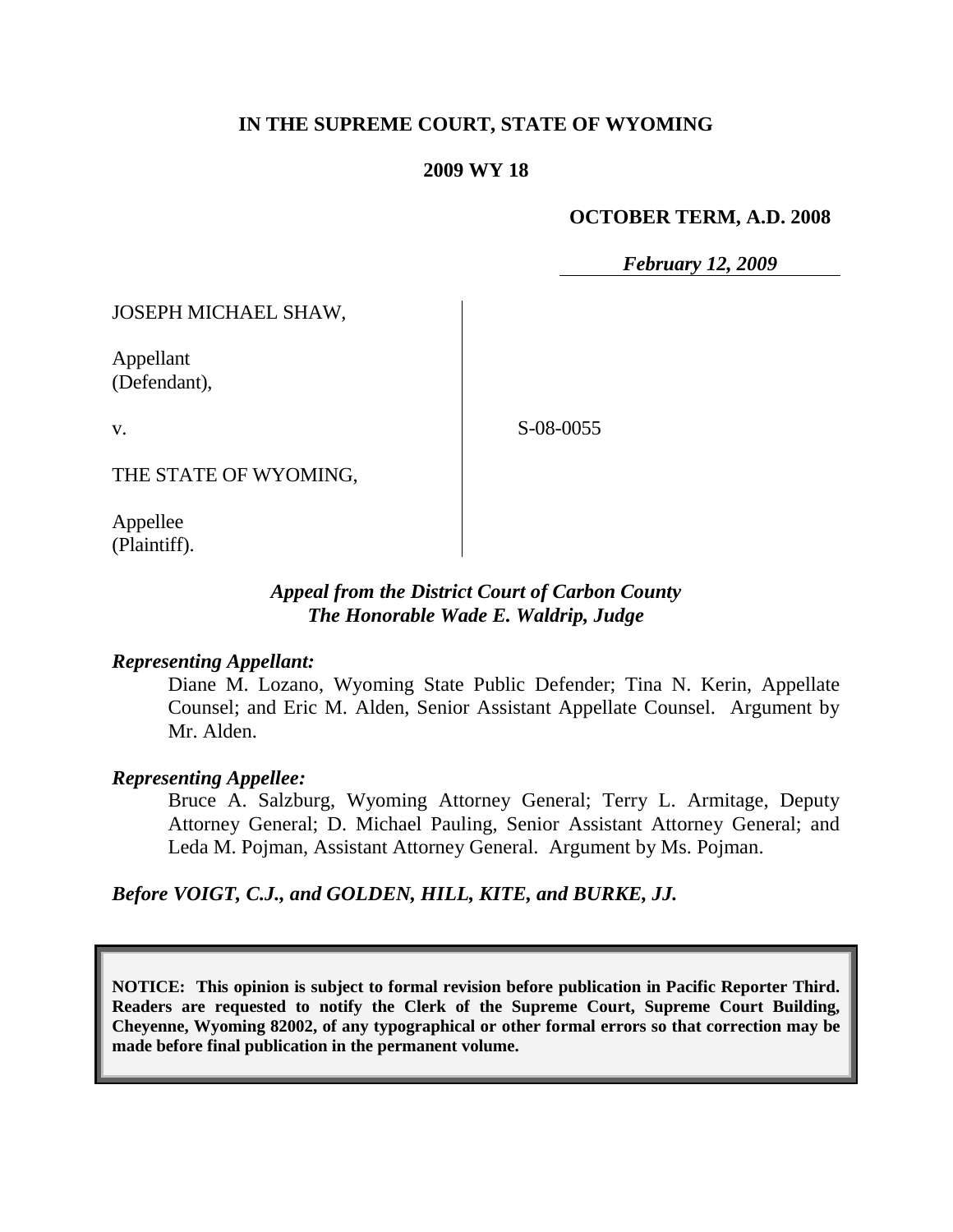**HILL,** Justice.

[¶1] Appellant, Joseph Michael Shaw (Shaw), entered a conditional plea of guilty to felony possession of marijuana. The condition was that he be given leave to appeal the district court's denial of his motion to suppress the evidence seized from his car by a Wyoming State Trooper. We will affirm.

#### **ISSUE**

[¶2] Shaw raises this issue:

Was the detention of [Shaw], and the entry into the vehicle, illegal, and should his motion to suppress have been granted?

In response the State queries:

Were [Shaw"s] constitutional rights under the Fourth Amendment to the United States Constitution violated, and did the district court err in denying his motion to suppress?

## **FACTS AND PROCEEDINGS**

[¶3] On December 25, 2006, at approximately 8:30 a.m., Wyoming Highway Patrol Trooper Beatriz Schulmeister, as part of her routine duties, was patrolling the Wagonhound Rest Area for motorists that might need assistance. That rest area is located approximately 40 miles west of Laramie and 60 miles east Rawlins on Interstate 80 in Carbon County. The rest stop was a common place for motorists to become stuck during the winter months, especially when the roads were snow-packed and icy. Because it was Christmas Day, and because the roads were a hazard for both motorists as well as the trooper -- due to the packed snow, ice, and blowing and drifting snow -- the trooper was not engaging in speed enforcement.

[¶4] In her role providing assistance, the trooper noticed a Honda Accord stuck in the middle of the semi-truck parking lot in a snow drift. The trooper radioed dispatch with the license plate number of the vehicle. With the intention of helping Shaw, the driver and sole occupant of the vehicle, Trooper Schulmeister parked her patrol car slightly in front of the stuck vehicle at an angle. The trooper"s video and audio recorder were in operation, and thus much of her interaction with Shaw can be seen and/or heard (the audio is available only when both Shaw and the trooper were in her vehicle). It is evident that the recordings were not of the highest quality but persistence in listening does tend to support the district court's ultimate findings. Shaw and the trooper simultaneously exited their vehicles and they met between the two cars.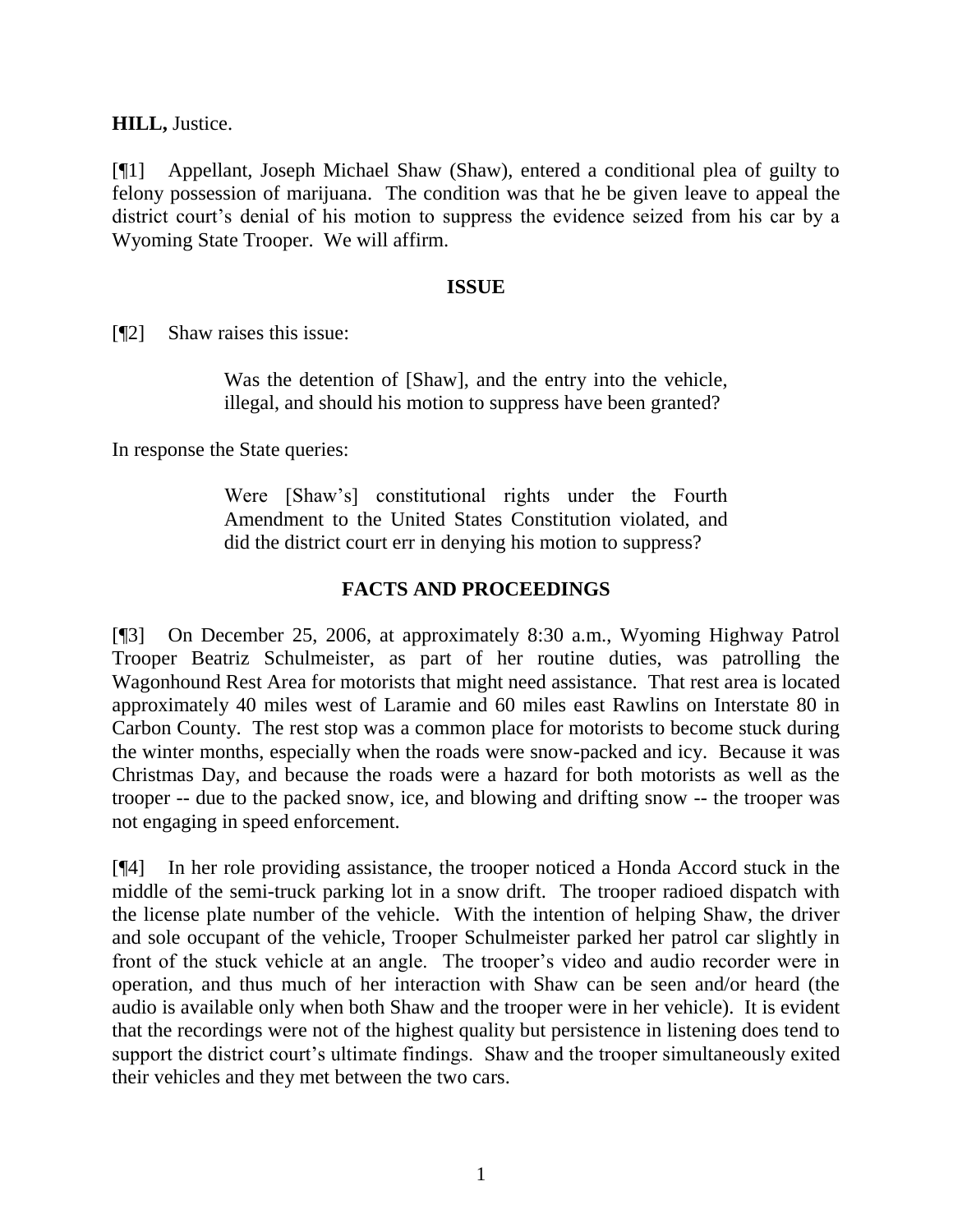[¶5] Troopers are not required to pull stuck motorists out of the snow and do not typically do so without a release from the motorist. As an alternative, and to avoid liability, troopers will call a wrecker, which is very expensive, to tow the vehicle or to provide other assistance to the motorist.

[¶6] Trooper Schulmeister asked Shaw if he needed help, and he responded that he did, noting that he had been stuck in the snow since 4:00 a.m. that morning. The trooper offered to pull out the Honda with a tow strap because it only needed to be moved a short distance. However, Shaw instead declined and asked the trooper if he could borrow a shovel. Because of the officer safety concerns involved when a law enforcement officer provides a citizen with an object that could be used as a weapon against the officer, and because the trooper was required by Wyoming Highway Patrol policy to fill out a form relating to her contact with, and the assistance that she provided to Shaw, she asked him for his driver's license, insurance, and registration. In response, Shaw asked the trooper if she was "kidding." She told Shaw that she was not kidding and again asked him for the information, to which he responded, "Are you kidding, it's Christmas, let's just go home." Finally, after she again told Shaw she was serious about her request, he confessed he did not have a driver"s license.

[¶7] Shaw"s reaction to the trooper"s offer of assistance caused her to become concerned for her safety, as citizens typically do not react the way Shaw had reacted when law enforcement attempts to help them. Thus, because he was making her nervous, the trooper created distance between Shaw and herself. She asked Shaw if he had any weapons. The videotape reveals that Shaw became somewhat agitated at this point and his movements became overly boisterous and odd. That is, Shaw began stepping back and forth, as well as to the left and to the right, and turned and walked toward the Honda. Shaw also started to put his hands into his coat pockets on several occasions and would partially remove his coat and then immediately put it back on. At one point, Shaw asked the trooper if he could put his coat into his car, despite the fact that he was standing outside on a freezing December morning. Shaw literally begged the Trooper -- folding his hands in front of him, and making a slight rocking motion -- to let him get into his vehicle so he could leave. Shaw, of course, could not leave, as he was stuck in the snow. Finally, Shaw would not respond to the trooper's question as to why he was driving without a driver's license. It was at this point that the trooper patted Shaw down for weapons and placed him into the back of her patrol car which, of course, was a safer and more comfortable place to continue their conversation regarding issuing Shaw a citation for driving under suspension, as well as to make arrangements to have his car towed.

[¶8] While in the patrol car, the trooper asked Shaw for his name, address, social security number, date of birth, height, eye color and hair color, where he was born, and where he was traveling from, and where he was traveling to. Shaw told the trooper his license was suspended for driving under the influence and that he had a "couple of warrants." Dispatch confirmed that Shaw had a suspended license as a result of both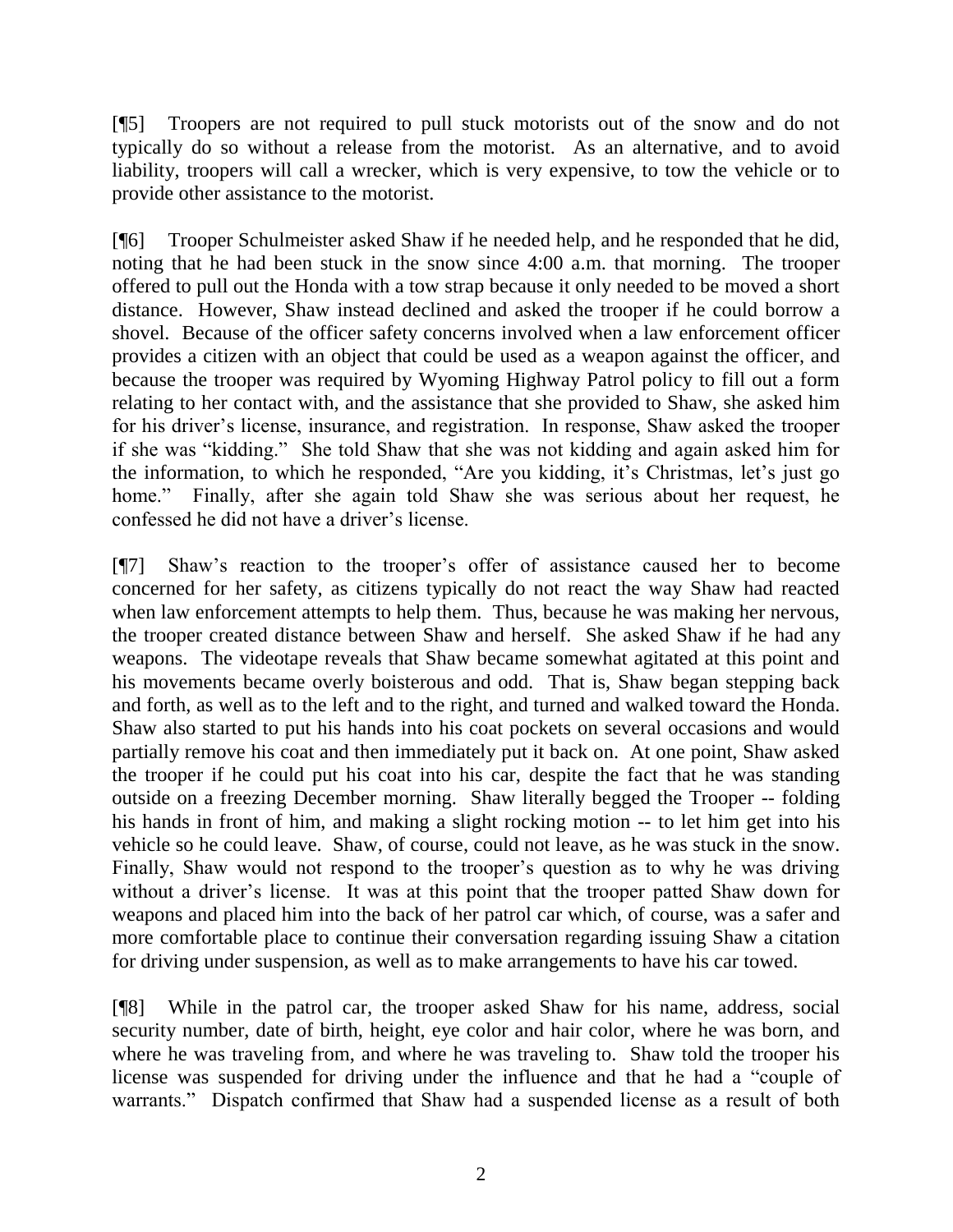driving under the influence as well as having no insurance, that he was not the owner of the car, and that he had outstanding warrants out of Lander.

[¶9] During this time, because Shaw was still acting very nervous, squirming around in the back of the patrol car, and talking fast, the trooper asked him to calm down. However, even after Trooper Schulmeister told Shaw that she could not enforce the warrants out of the City of Lander and that she was not going to arrest him (which he thought was "awesome"), Shaw still acted nervous and stated that he was going to throw up. After the trooper allowed him to roll down his window to throw up, he stated he was just being sarcastic.

[¶10] Because Shaw legally could not drive the vehicle, due to the fact that he had a suspended driver's license, the trooper contacted dispatch and requested a wrecker to impound the vehicle. The trooper also told Shaw that the wrecker driver would take him to Laramie, where he could call a friend or take a bus to his next destination. Because the trooper was still filling out the citation, she asked Shaw his address, weight, when he had arrived at the rest area, and if he had been drinking, as his eyes were bloodshot and red. During this time, Shaw was still making the trooper nervous.

[¶11] While the trooper continued writing Shaw a citation for driving under suspension, she again explained to him that she had requested a wrecker because he could not be permitted to drive, and she told Shaw that he needed to call for someone to come and pick him up. The trooper also asked Shaw if he had money to pay for the wrecker and told him that he would need to speak with the tow truck driver regarding the cost. Shaw then asked to sit in the Honda until the tow truck came, to which the trooper responded that he would have to stay with her so he "did not go anywhere." As the trooper finished writing the citation, she asked Shaw if the "paperwork" for the car was in the vehicle. Shaw responded, "It might be in there. Do you want me to go get it?" Shaw also stated that he "kinda wanted to smoke a cigarette." The trooper told Shaw that she needed to check for the insurance paperwork because she did not want to write him a ticket for having no insurance. At that point, Shaw stated, "It might be in the glove box."

[¶12] The trooper then left her patrol car and, upon opening the driver"s side door of the Honda, immediately smelled raw marijuana and noticed, in plain view, marijuana leaves scattered around the gear shift. Upon opening the glove box, the trooper found proof that the vehicle was, in fact, insured but she did not find proof of registration. The trooper then continued looking for paperwork and found approximately two pounds of marijuana in the center console. Based on these circumstances, the trooper placed Shaw under arrest, and he was transported to Rawlins for processing. Later, marijuana was also found in Shaw"s jacket when he was processed at the detention center. However, Trooper Schulmeister did not find this marijuana earlier during the pat down of Shaw, as she patted him down strictly for weapons and was not thinking about drugs whatsoever.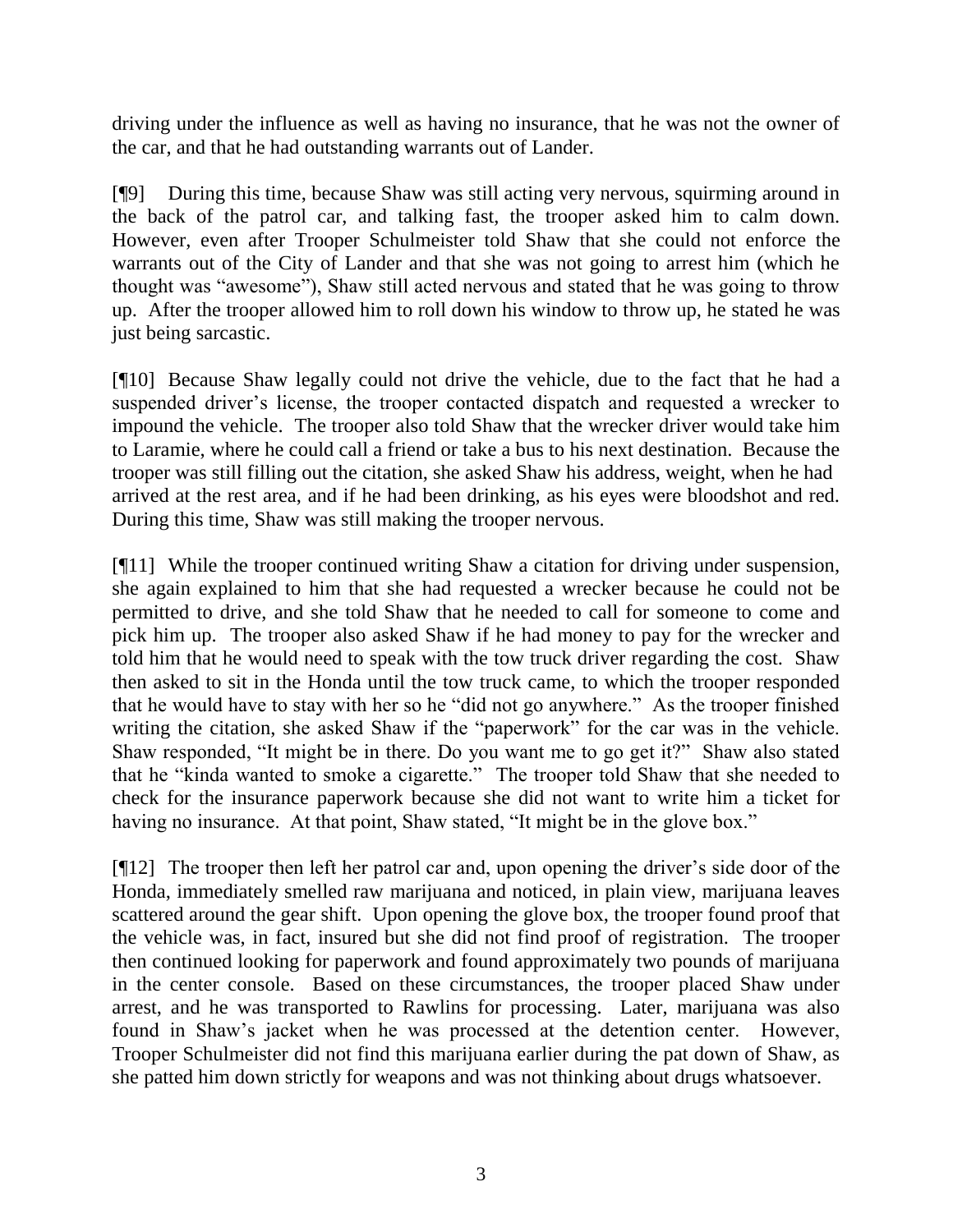[¶13] On December 26, 2006, Shaw was charged with one count of felony possession of marijuana, in violation of Wyo. Stat. Ann. § 35-7-1031(c)(iii) (LexisNexis 2007). On August 1, 2007, Shaw filed a motion to suppress the marijuana, arguing that his constitutional rights under the Fourth Amendment of the United States Constitution and under article 1, section 4 of the Wyoming Constitution were violated because Trooper Schulmeister had no legal right to enter the vehicle. The State filed an objection to Shaw"s motion, arguing that Shaw"s detention by the trooper was reasonable, that Shaw gave the trooper consent to enter the vehicle, that upon entering the vehicle, the trooper noted a strong odor of marijuana which justified the search of the vehicle, and that the marijuana inevitably would have been discovered pursuant to an inventory search. The trooper explained that Wyoming Highway Patrol policy requires that, whenever a vehicle is to be towed and impounded, the vehicle must be inventoried and troopers must complete a Vehicle Inventory Receipt. The trooper further testified that this policy protects the officers, the wrecking company, as well as the owner of the property.

[¶14] Shaw's motion to suppress was heard on August 23, 2007, and prior to taking testimony, the district court noted that it had reviewed the videotape of the contact between the trooper and Shaw. During the suppression hearing, Trooper Schulmeister testified as outlined above, and Trooper Brad McConell testified that he performed an inventory search of the vehicle pursuant to Wyoming Highway Patrol policy at the "state shop" in Elk Mountain, and that no additional contraband was found in the vehicle.

[¶15] Division of Criminal Investigation Special Agent Nicholas Biscelgia testified that on December 26, 2006, as a result of Trooper Schulmeister"s request for assistance due to the large quantity of marijuana seized, he interviewed Trooper Schulmeister as well as Shaw. The agent further testified that, after Shaw waived his constitutional rights, he described for the agent the events leading up to his arrest, including that he told Trooper Schulmeister "she could go into the glove box of the vehicle" to obtain the insurance information, while hoping the trooper would not smell the marijuana because of its low quality. The agent also testified that Shaw made an unsolicited comment that Trooper Schulmeister "was really nice and [that she] had done a really good job." Shaw did not call any witnesses.

[¶16] In closing, the State argued that Trooper Schulmeister"s actions throughout the encounter with Shaw were appropriate and reasonable: due to officer safety concerns; because Shaw had consented to the trooper's entry into the vehicle; because the smell of raw marijuana gave Trooper Schulmeister probable cause to search the vehicle; and that the mandatory inventory search would have made the discovery of the marijuana inevitable. Shaw argued that he should not have been issued a citation for driving with a suspended license because the trooper had not witnessed him driving the vehicle and, thus, the trooper had no authority to request proof of insurance. Shaw also argued that: He did not consent to Trooper Schulmeister's entry into the vehicle; that he should have been provided the opportunity to call someone to come and get him and to drive the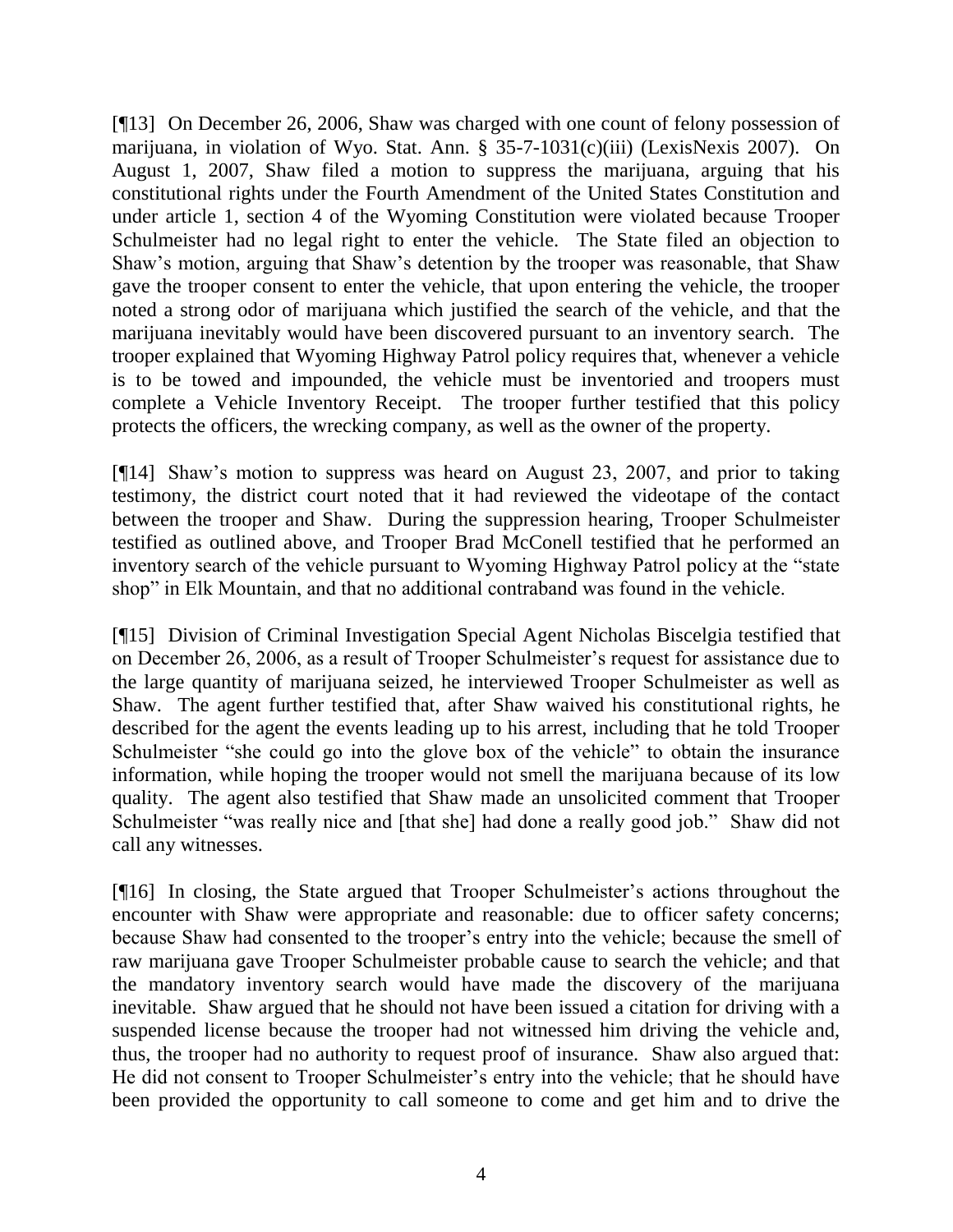vehicle for him; that there were no officer safety concerns; and that his continued detention after the trooper asked for his insurance was unlawful.

[¶17] In response to those arguments, the district court noted that the uncontroverted testimony from the DCI agent was that Shaw had admitted giving the trooper consent to enter the vehicle to obtain the insurance papers, that the trooper was trying to "cut Shaw some slack" by confirming the vehicle was insured so she did not have to write him another ticket, that the trooper had grounds to be nervous, that the trooper was doing exactly what she was expected to do when patrolling for stuck motorists, and that Trooper Schulmeister performed her duties courteously. The district court concluded that under the totality of the circumstances, the trooper"s actions were entirely appropriate and not the kind of actions criticized in *O'Boyle v. State*, 2005 WY 83, 117 P.3d 401 (Wyo. 2005). The court further noted that it would review the videotape again and issue a written decision. Soon thereafter, on August 29, 2007, the district court issued a written opinion denying Shaw"s motion. In its opinion, the district court found that Shaw had consented to the trooper"s entry into the vehicle to look for proof of insurance when he stated the insurance paperwork "might be in the glove box." The district court went on to note that once the trooper had legally entered the vehicle and smelled marijuana, she had probable cause to search the vehicle for contraband.

[¶18] On September 7, 2007, Shaw filed a notice of intent to change his plea to guilty, reserving the right to appeal the denial of his motion to suppress. On that same day, Shaw filed a motion to alter or amend the district court's denial of his motion to suppress, alleging "errors of fact and law." On October 26, Shaw changed his plea to guilty and was thereafter sentenced as noted above. A timely notice of appeal followed.

### **DISCUSSION**

# **Standard of Review**

[¶19] In this instance, the district court conducted a hearing and took evidence concerning the search and seizure at issue. In reviewing a trial court's ruling on a motion to suppress evidence, we do not interfere with the trial court"s findings of fact unless the findings are clearly erroneous. We view the evidence in the light most favorable to the trial court"s determination because the trial court has an opportunity at the evidentiary hearing to assess the credibility of the witnesses, weigh the evidence, and make the necessary inferences, deductions, and conclusions. The constitutionality of a particular search is a question of law that we review de novo. *Sam v. State*, 2008 WY 25, ¶ 9, 177 P.3d 1173, 1176 (Wyo. 2008); *Fenton v. State*, 2007 WY 51, ¶ 5, 154 P.3d 974, 976 (Wyo.2007) (quoting *Peña v. State*, 2004 WY 115, ¶ 25, 98 P.3d 857, 869 (Wyo.2004)).

# **Propriety of the Search and Seizure**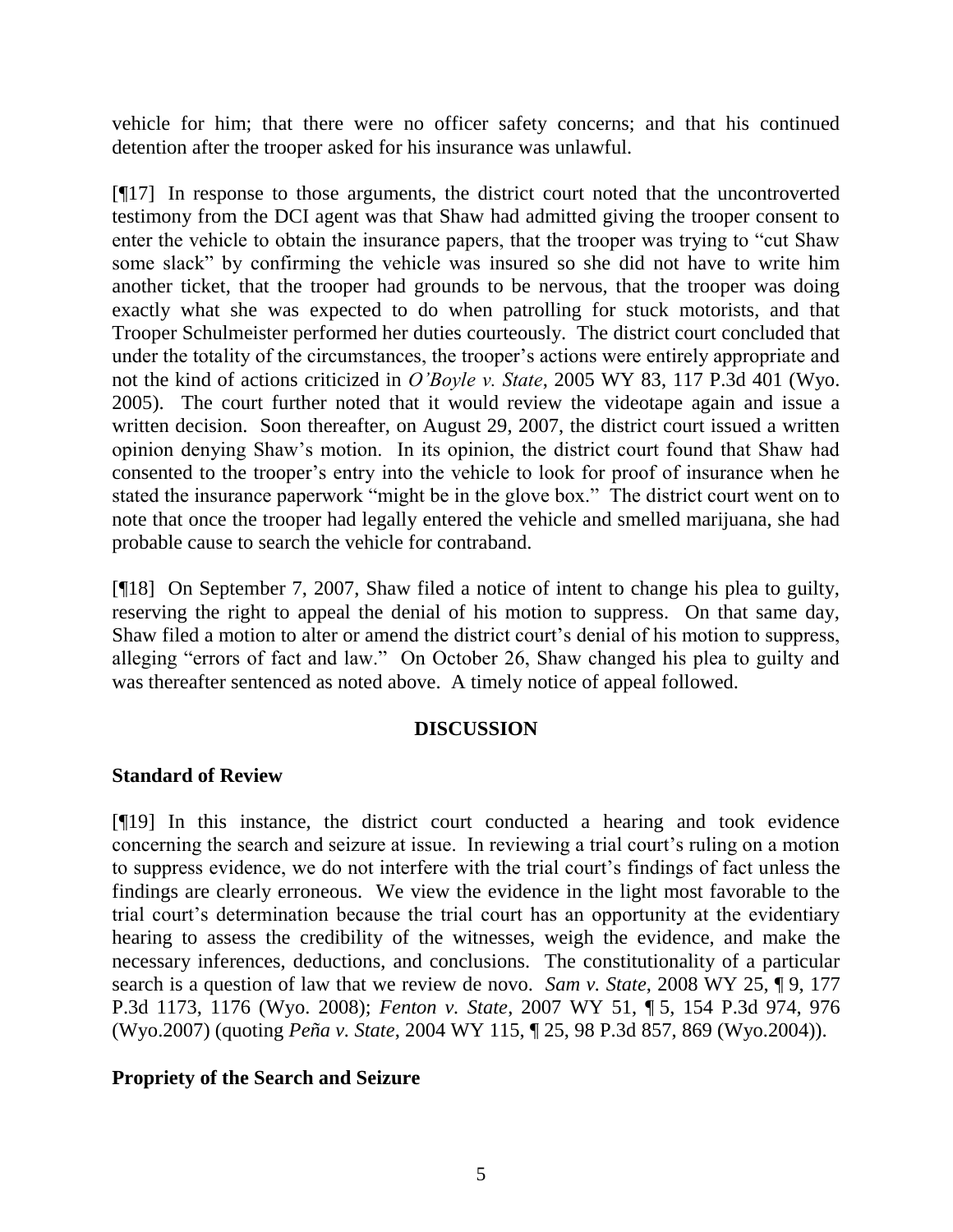[¶20] Our precedents on this subject are voluminous. In *Speten v. State*, 2008 WY 63, ¶ 4, 185 P.3d 25, 27-28 (Wyo. 2008) we described this analytical framework for evaluating issues such as those at hand:

> The issue of the constitutionality of a search often focuses upon the question of whether or not the officer had probable cause to search, or the question of whether the officer had reasonable suspicion to initiate an investigative detention. These questions are resolved by resort to an objective test, taking into account the totality of the circumstances, rather than by analyzing the subjective thought process of the officer. *Fertig v. State*, 2006 WY 148, ¶ 25, 146 P.3d 492, 500 (Wyo.2006) (probable cause); *Meadows v. State*, 2003 WY 37, ¶ 17, 65 P.3d 33, 37 (Wyo.2003) (investigative detention). Probable cause to search exists "where the known facts and circumstances are sufficient to warrant a man of reasonable prudence in the belief that contraband or evidence of a crime will be found[.]" *Damato v. State*, 2003 WY 13, ¶ 17, 64 P.3d 700, 707 (Wyo.2003) (quoting *Ornelas v. United States*, 517 U.S. 690, 695-96, 116 S.Ct. 1657, 1661, 134 L.Ed.2d 911 (1996)). By contrast, reasonable suspicion is simply " 'a particularized and objective basis' for suspecting the particular person stopped of criminal activity." *Id*. (quoting *United States v. Cortez*, 449 U.S. 411, 417-18, 101 S.Ct. 690, 695, 66 L.Ed.2d 621 (1981)). Finally, while the test is objective, the officer's training, experience, and expertise are to be considered as part of the "totality of the circumstances." *McKenney v. State*, 2007 WY 129, ¶ 11, 165 P.3d 96, 98-99 (Wyo.2007); *Rohda v. State*, 2006 WY 120, ¶ 24, 142 P.3d 1155, 1167 (Wyo.2006); *Vassar v. State*, 2004 WY 125, ¶ 18 n. 7, 99 P.3d 987, 994 n. 7 (Wyo.2004).

Decisions such as those the district court made here are unfailingly fact intensive.

[¶21] In *Flood v. State*, 2007 WY 167, ¶ 14, 169 P.3d 538, 543-44 (Wyo. 2007) we described the three tiers of interaction between police and citizens:

> For Fourth Amendment purposes, we recognize three tiers of interaction between police and citizens. *Custer*, ¶ 13, 135 P.3d at 624-25. See also, *Collins v. State*, 854 P.2d 688, 691- 92 (Wyo.1993). The least intrusive contact between a citizen and police is a consensual encounter. *Custer*, ¶ 13, 135 P.3d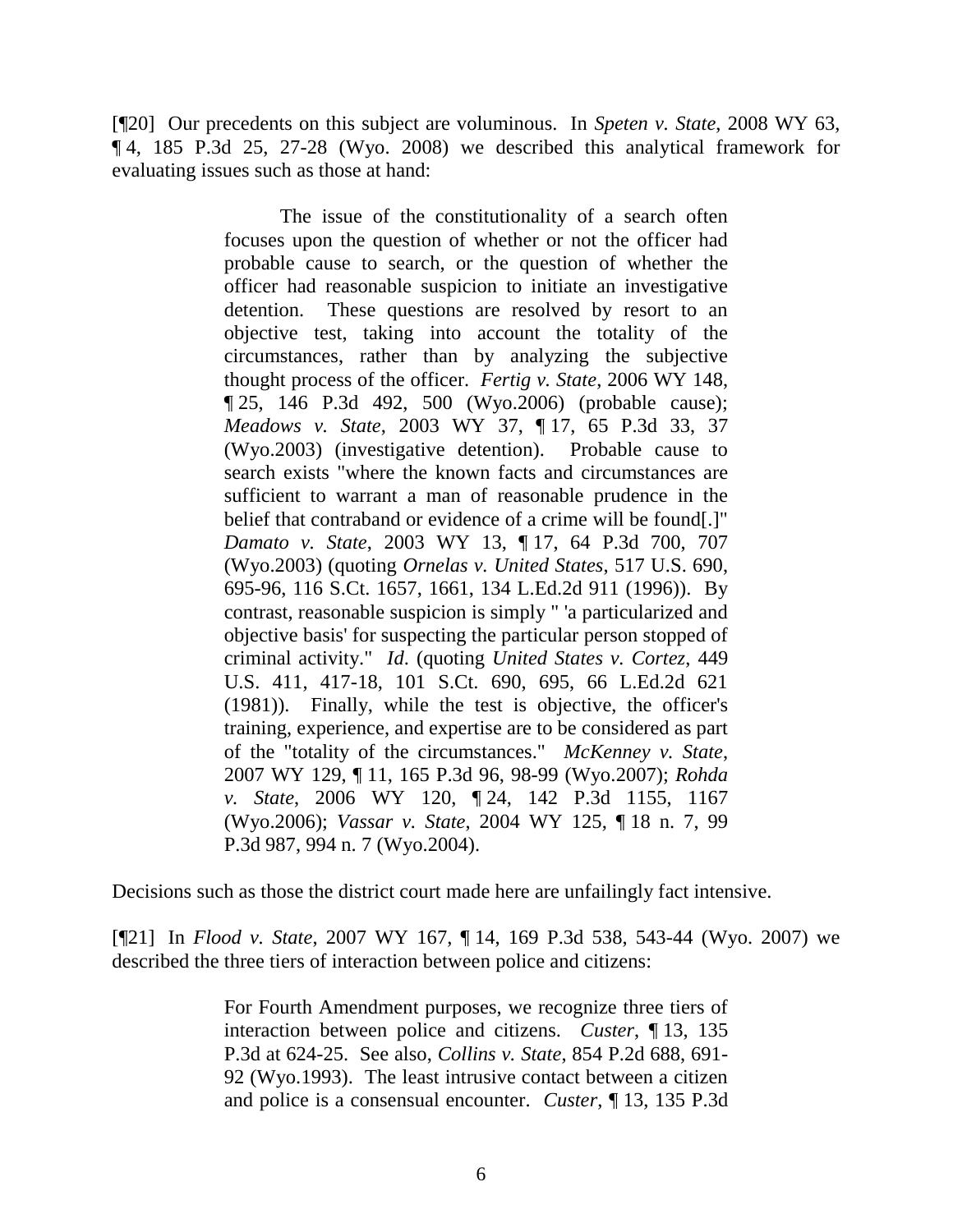at 624-25. A consensual encounter is not a seizure and does not implicate Fourth Amendment protections. The second tier is the investigatory or Terry stop, named after the seminal case *Terry v. Ohio*, 392 U.S. 1, 88 S.Ct. 1868, 20 L.Ed.2d 889 (1968). An investigatory detention is a seizure under the Fourth Amendment. *Custer*, ¶ 13, 135 P.3d at 624-25. However, because of its limited nature, a law enforcement officer is only required to show "the presence of specific and articulable facts and rational inferences which give rise to a reasonable suspicion that a person has committed or may be committing a crime" in order to justify the detention. *Id*., quoting *Wilson v. State*, 874 P.2d 215, 220 (Wyo.1994). The most intrusive encounter between police and a citizen is an arrest. An arrest ""requires justification by probable cause to believe that a person has committed or is committing a crime.' " *Id*. at 625, 135 P.3d 620 quoting *Wilson*, 874 P.2d at 219- 20.

Also see *Wagner v. State*, 2008 WY 51, ¶¶ 10-14, 182 P.2d 506, 509-10 (Wyo. 2008).

[¶22] Furthermore, in *Custer v. State*, 2006 WY 72, ¶ 17, 135 P.3d 620, 626 (Wyo. 2006) we elaborated:

> As we recognized in *Rice v. State*, 2004 WY 130, ¶ 25, 100 P.3d 371, 379 (Wyo.2004), a seizure does not occur simply when a police officer walks up to a person in a public place and asks a question, provided there is no showing of force or indication the person is restrained from leaving. See also, *Innis v. State*, 2003 WY 66, ¶ 17, 69 P.3d 413, 419 (Wyo.2003); *Perry v. State*, 927 P.2d 1158, 1163 (Wyo.1996). This principle is consistent with our ruling in *Gompf*, 2005 WY 112, 120 P.3d 980, where we stated the Fourth Amendment was not implicated when officers approached a person's residence, knocked at the door, and asked questions.

[¶23] It is clear that the instant circumstances began as a consensual encounter between the state trooper and Shaw, and that it was not a "traffic stop" as that phrase is commonly used. Indeed, the trooper stopped to render aid to Shaw who was stuck in deep snow. It is evident from the record that Shaw was solicitous of that assistance, although he rejected the trooper"s initial offer to pull him out of the snow. It is also evident from the context of the circumstances at the arrest, search and seizure scene that Shaw had been driving the car he was found in, and it was his intent to continue to drive it. The trooper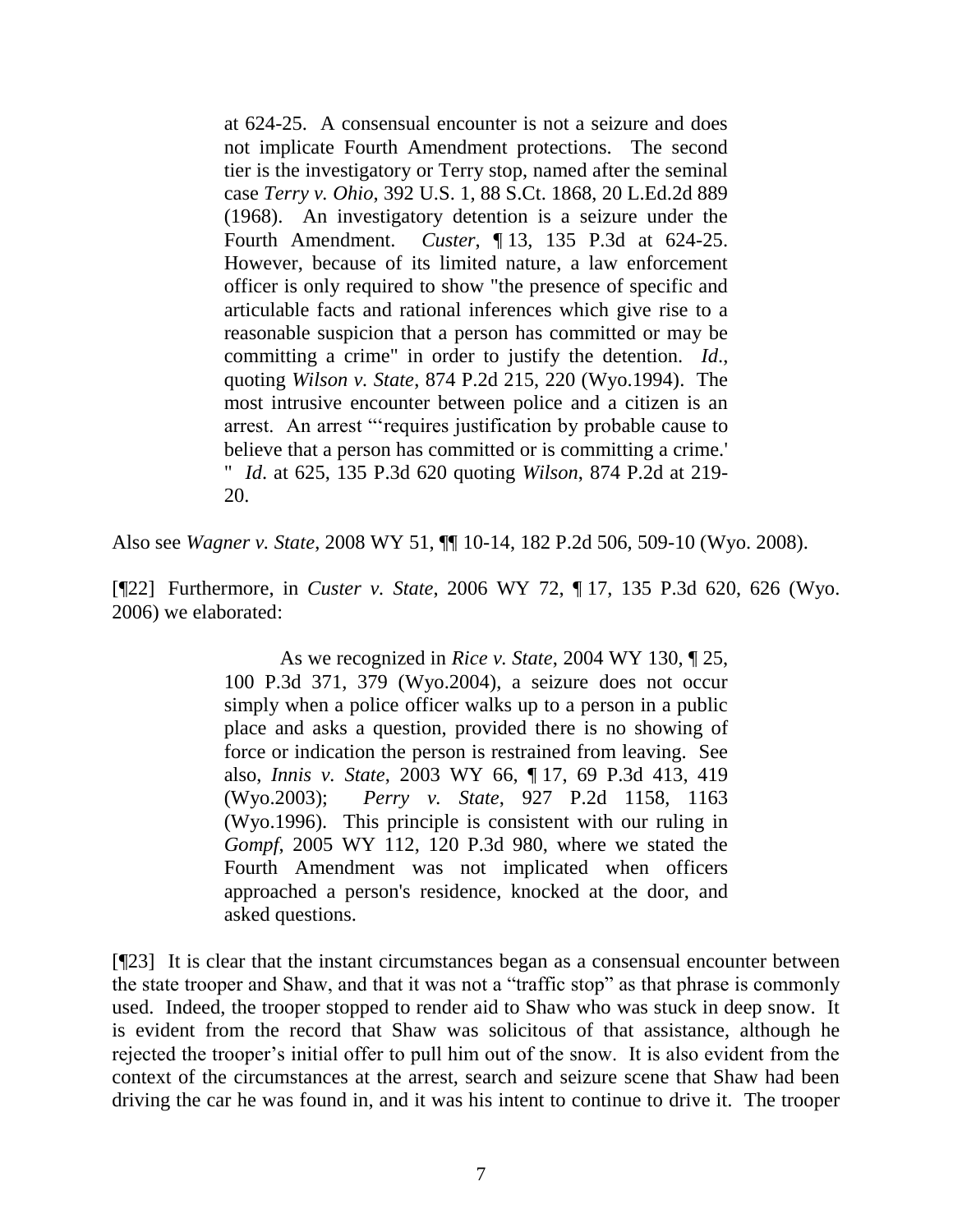asked to see Shaw's driver's license, which is wholly consistent with the trooper's duty as a police officer. Wyo. Stat. Ann. § 31-7-116 (LexisNexis 2007) provides:

> Every licensee shall have his driver's license in his immediate possession at all times when driving a motor vehicle and shall display the license upon demand of any judicial officer, municipal court judge, any officer or agent of the division or any police officer as defined in W.S. 31-5-  $102(a)(xxxiii)$ . However, no person charged with violating this section shall be convicted if he produces in court a driver's license previously issued to him and valid at the time of his arrest. For the purposes of this section "display" means the surrender of his license to the demanding officer. After examination the officer shall immediately return the license to the licensee except as provided in W.S. 31-5-1205(k).

[¶24] The trooper"s request to see Shaw"s driver"s license did not invoke any of the protections provided by the United States Constitution or the Wyoming Constitution. See *Rice v. State*, 2004 WY 130, ¶ 25, 100 P.3d 371, 379 (Wyo. 2004). Once it was determined that Shaw had been driving, but had no driver"s license, the initial consensual encounter (community caretaking activity) came to resemble a traffic stop or investigative detention. *Id.* at ¶ 7, 100 P.3d at 374. From the point in time when the trooper ascertained that Shaw had no driver"s license, until she found the marijuana in Shaw"s car, was a very brief period of time. Thus, we take note here that this case does not invoke our precedent set in *O'Boyle* (this holds true for other precedents akin to *O'Boyle*).

[¶25] The trooper also wanted to see proof of insurance documentation. Wyo. Stat. Ann. § 31-4-103(b) (LexisNexis 2007) (emphasis added) provides:

> (b) Any police officer as defined by W.S. 31-5-  $102(a)(xxxiii)$ , issuing a citation for any moving violation under W.S. 31-5-101 through 31-5-1402 or inspecting any vehicle, shall require the operator of any motor vehicle required to be registered to produce evidence of whether the operator or owner of the motor vehicle has in full force and effect a motor vehicle liability policy in amounts provided by W.S. 31-9-405(b) or a bond in amounts provided by W.S. 31-  $9-102(a)(xi)$ . If the operator cannot show written proof of financial responsibility, the driver shall have seven (7) days to produce such proof. Any operator or owner of a motor vehicle required to be registered who is not able to demonstrate evidence of compliance with subsection (a) of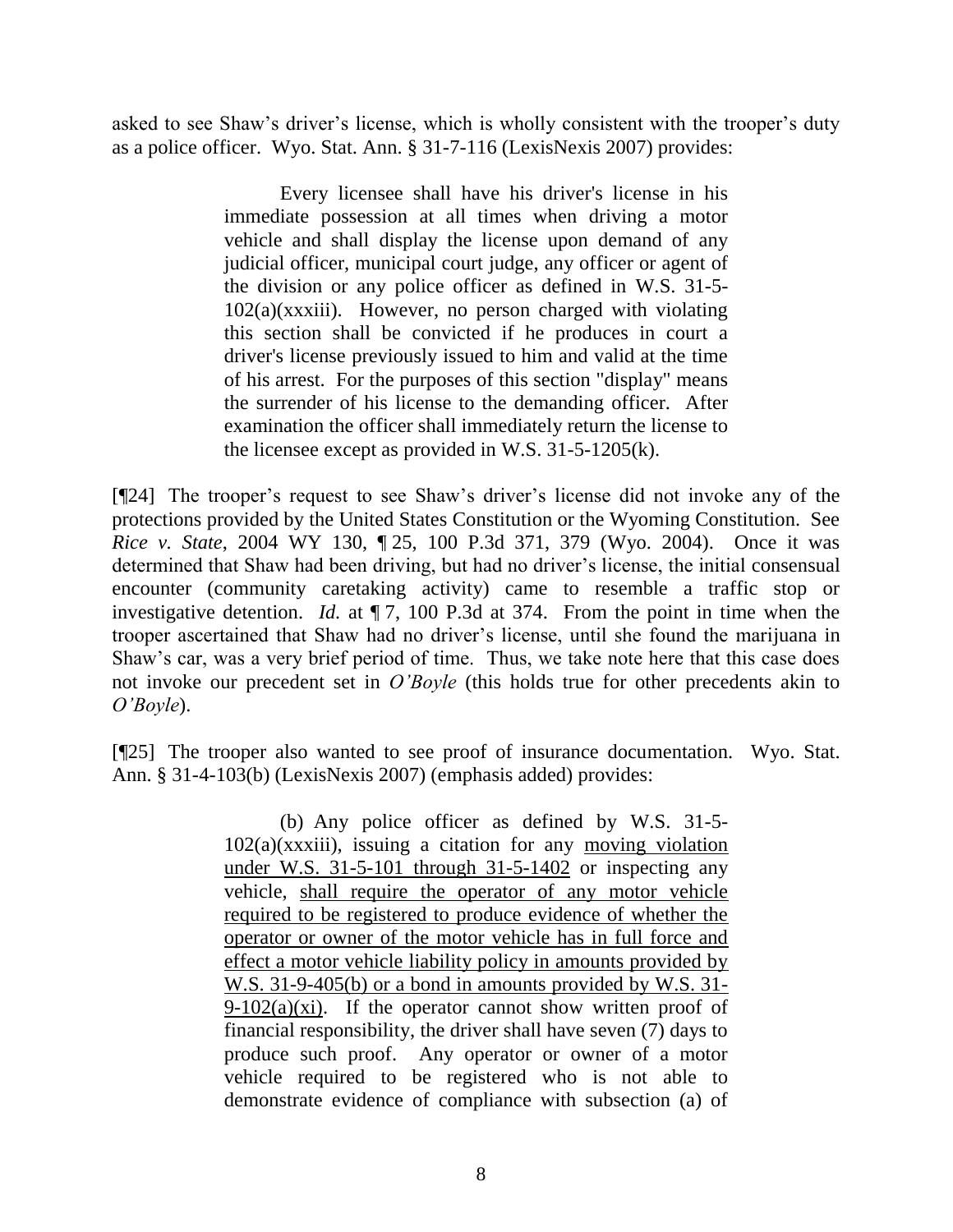this section may be charged with violating that subsection. Additionally, the judge may order any driver failing to produce written proof of financial responsibility to pay restitution in accordance with W.S. 7-9-101 through 7-9-115. Effective January 1, 1993, the displaying or exhibiting of a validly issued insurance identification card as provided by W.S. 31-8-201 by an operator or owner of the motor vehicle constitutes compliance with this section. No operator or owner of a motor vehicle charged with violating this section shall be convicted if he produces in court one (1) of the following which was valid at the time of arrest or at the time the citation was issued:

> (i) A liability insurance policy previously issued to him;

> (ii) Evidence of a bond on file with the department in amounts provided by W.S. 31-9- 102(a)(xi).

[¶26] Shaw argues that he was not stopped for a moving violation as contemplated by that statute and, therefore, he should not have been required to provide the insurance documentation or vehicle registration documentation demanded by the state trooper (although that was not at issue when Shaw gave his consent). Such violations as driving without a license, or with a suspended license, or without proof of insurance, are punishable under other chapters of the Motor Vehicles Code. Wyo. Stat. Ann. §§ 31-4- 103 (and § 31-4-104) and 31-7-134 (and § 31-7-136) (LexisNexis 2007). Continuing, Shaw asserts that the trooper"s decision to enter into the automobile in Shaw"s possession was not authorized by  $\S$  31-4-103(b), and Shaw's consent to the trooper's search for it was based upon a false premise posed to him by the trooper.

[¶27] We read the statutes governing the use of motor vehicles in *pari materia* and to the extent that Shaw has focused his argument on "differences" between its various chapters, we are not persuaded that those "differences" undermine his conviction in any way. Moreover, we hasten to add that the trooper asked for Shaw"s consent to look for proof of insurance, which is required by law, and Shaw tacitly consented, largely to avoid yet another potential citation. The district court issued a decision letter which recited the same factual scenario that we have outlined above. The district court concluded that Trooper Schulmeister had a legal right to enter the vehicle pursuant to Shaw"s consent to search the glove box for proof of insurance, and once she entered the vehicle and smelled marijuana, she possessed the requisite probable cause to search the vehicle for contraband. Thus, the district court concluded that the marijuana seized by the trooper would be admissible at trial.